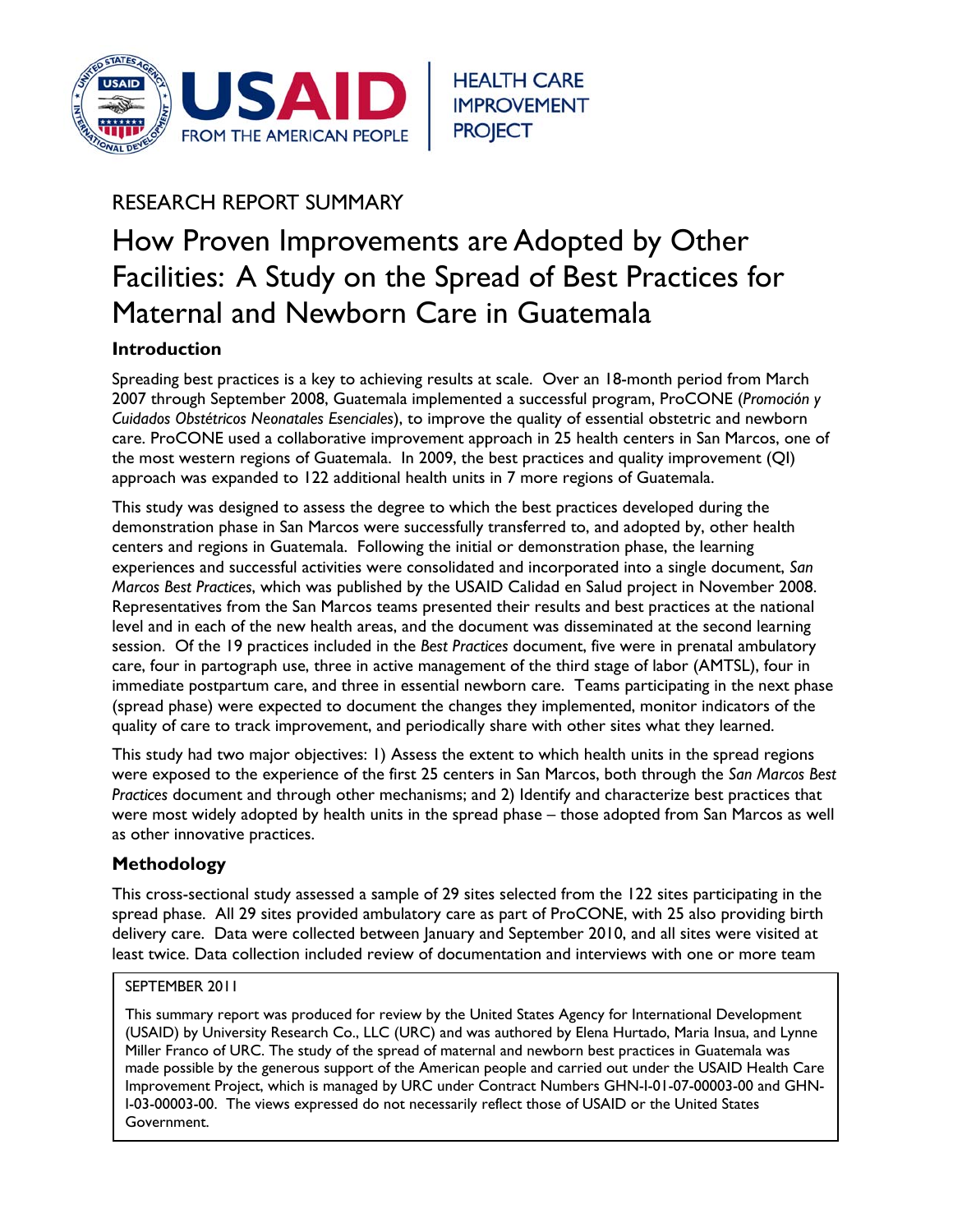members. We obtained sufficient information for the analysis in 83% of the ambulatory care units (24 of 29) and 72% of the delivery care units (18 of 25). The other units (five ambulatory and seven delivery care units) lacked adequate written documentation and were dropped from the study sample.

# **Findings**

**Awareness of the** *San Marcos Best Practices* **document:** Ninety-three percent of the sampled units reported knowledge of the quality improvement activities implemented in the San Marcos health area, and 62% of them knew of the existence of the *San Marcos Best Practices* document; however, only 38% of them talked about having and making use of the document to guide their implementation of the practices. Those who had the *San Marcos Best Practices* document stated that they regarded its contents as very effective practices for improving the quality of care.

**Replication of best practices**: Of all the opportunities for change (averaged across all sites and changes), 53% of the prenatal ambulatory care practices listed in the *San Marcos Best Practices* document were implemented in spread sites, while inpatient maternity units replicated an average of 37% of the best practices (44% partograph, 47% AMTSL, 28% postpartum, and 28% neonatal care practices). Use of the *San Marcos Best Practices* document had no specific effect on implementing the best practices contained in the document. In fact, health teams that did not report use of the document had a slightly higher rate of implementing best practices than did teams with a physical copy of it: those without the document implemented 57% of ambulatory care practices versus 49% implemented by the teams with the document. This same pattern was seen for delivery services: Centers without the document replicated 48% of best practices compared to 31% for teams with access to the document.

**Type of best practices replicated:** We were also interested in which practices from the *San Marcos Best Practices* document were adopted most frequently by the health units, independent of their access to the document (see Figure 1). The practices most frequently adopted in prenatal ambulatory care



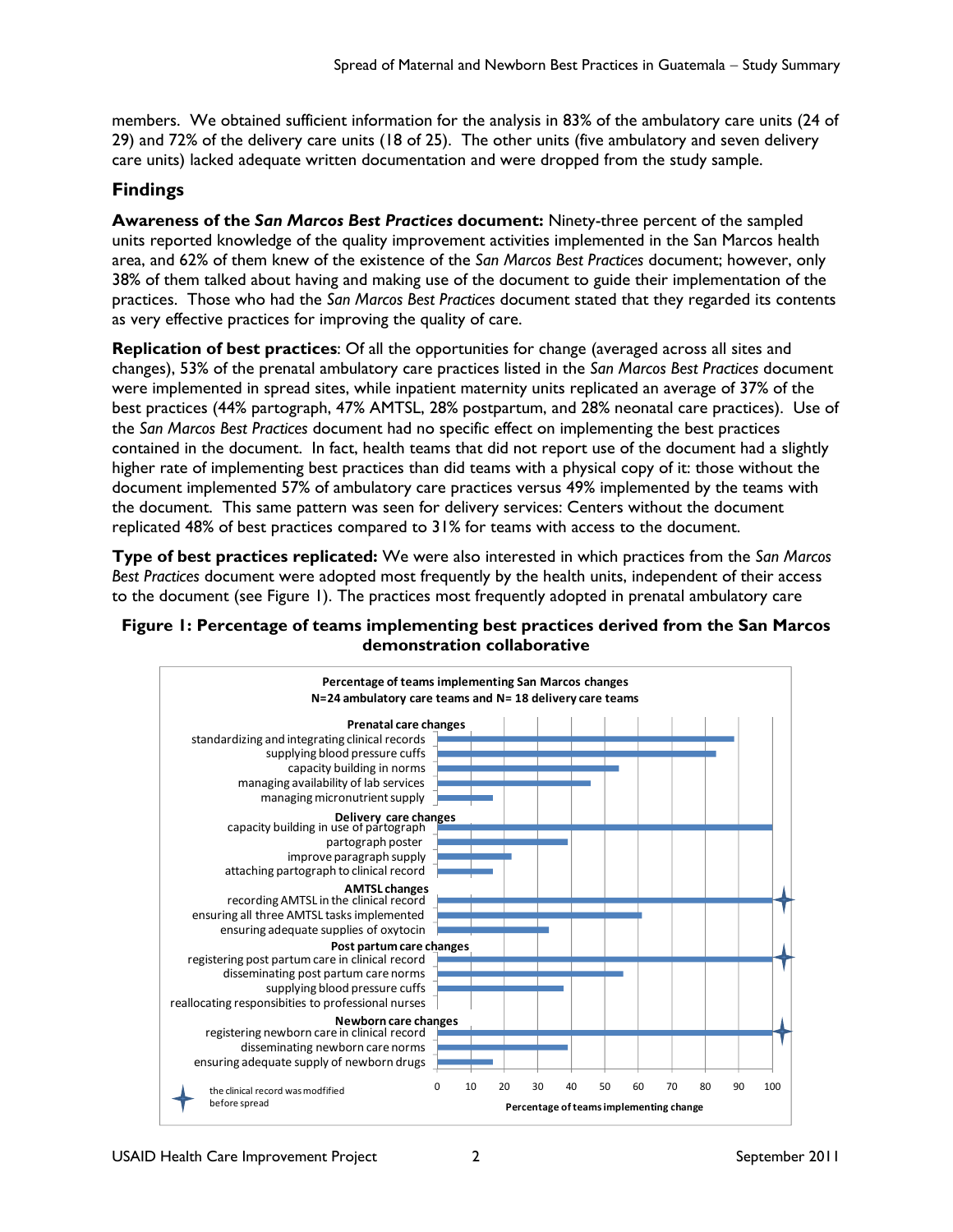were: standardizing how patient's medical records are filled out (89% of teams), supplying blood pressure cuffs (83%), and training on how to provide micronutrients following clinical norms (54%). The practices replicated most frequently by birth delivery care were: training in the use of a partograph (100%), ensuring that all three key tasks are implemented for AMTSL (61%), and disseminating knowledge on norms for postpartum (56%) and neonatal (40%) care. The number of San Marcos best practices being replicated per team averaged 2.7 practices implemented by prenatal care ambulatory teams and 4.1 practices by delivery care teams.

The teams considered some practices from the San Marcos collaborative so significant that they were incorporated into the ProCONE strategy that was implemented: All teams replicated inclusion of the space to record AMTSL, immediate postpartum care, and neonatal care in the partograph form. Joining the three registries into one instrument simplified the process and favored compliance with the activities in these three areas: partograph, AMTSL, postpartum and neonatal care.

**Other improvements in specific domains of care:** The teams did not limit themselves to those changes coming from the San Marcos experience (as listed in *San Marcos Best Practices).* Fifty-four percent of the ambulatory teams implemented additional changes related to prenatal practices. Because the *San Marcos Best Practices* document did not include best practices for postpartum and neonatal ambulatory care, the practices implemented by the teams in these areas were considered to be new (42% of ambulatory postpartum and 29% of ambulatory neonatal practices implemented by the teams).

Delivery teams also implemented new changes not included in *San Marcos Best Practices,* in the following areas: partograph (61% of teams), AMTSL (44% of teams), immediate postpartum care (56% of teams), and neonatal care (28% of teams).

**Number of changes made by the teams**: We also considered all practices that the teams performed, regardless of their origin (San Marcos or innovations of spread teams) and or the domain of care. In total, ambulatory teams performed an average of 13.4 changes; the average per birth delivery team was 9.7 changes. Figure 2 presents these results categorized by change and type of care.

#### **Figure 2: Number and types of changes implemented by spread teams (regardless of origin of change idea) for ambulatory and delivery care**

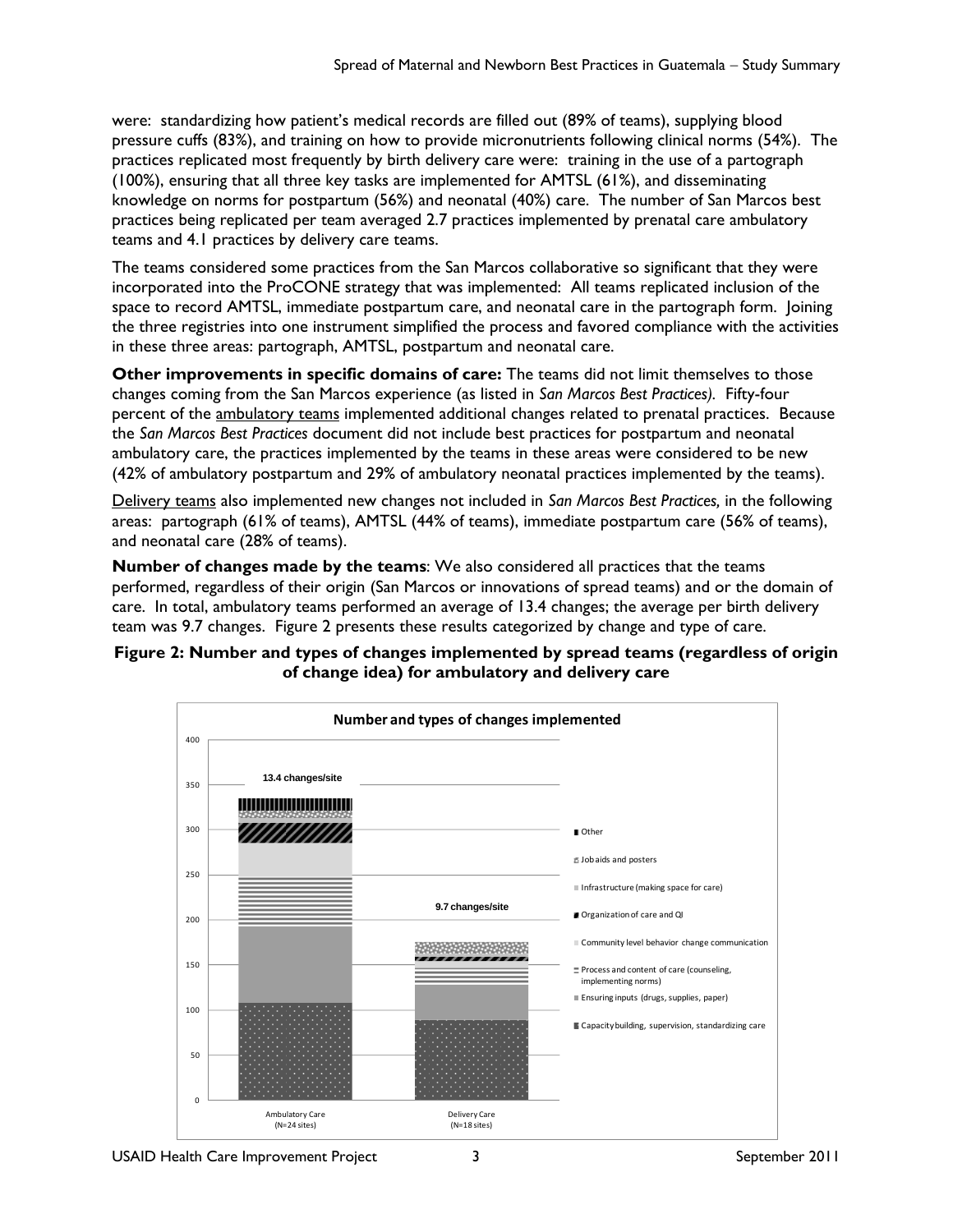Overall, the 24 teams providing ambulatory care implemented 334 changes, while delivery care teams implemented 175 changes. These changes were categorized as follows: Capacity building, supervision, and standardization of care (108 changes in ambulatory, 89 changes in delivery care); ensuring inputs such as drugs, supplies and paper among others (85 ambulatory, 39 delivery care); process and content of care such as counseling and implementing norms (55 ambulatory, 19 delivery care); community level behavior change communication (37 ambulatory, 7 delivery care); organization of care and QI (23 ambulatory, five delivery care); infrastructure, i.e., making space for care (five ambulatory, three delivery care); job aids and posters (9 ambulatory, 13 delivery care); and 12 additional changes by ambulatory teams which were not classified under the given categories.

**Categories of changes made by teams:** We analyzed the percentage of teams that implemented any change in the categories considered (see Figure 3) and found that most teams had implemented at least one change in capacity building, supervision, and standardizing care (92% of ambulatory and 100% of delivery care teams); a majority in both groups had implemented ensuring inputs to provide quality care (88% of ambulatory and 67% of delivery care teams). Changes made in process and content of care (such as counseling and implementing norms, policy, and coordination) were implemented by 63% of ambulatory and 44% of delivery care teams. Changes in activities with a community approach – such as promotion of health habits through radio messages, creation of groups of pregnant women, counseling on nutrition and lactation, or health fairs – were performed by a higher percentage of ambulatory teams (50%) than birth delivery teams (17%).



**Figure 3: Percentage of teams implementing any change in a change category** 

**Documentation of changes that have been tested or implemented:** While the teams were very active in implementing changes, they were not systematic, thorough, or diligent about recording these changes. Although not a specific objective of the study, the data collection process revealed that teams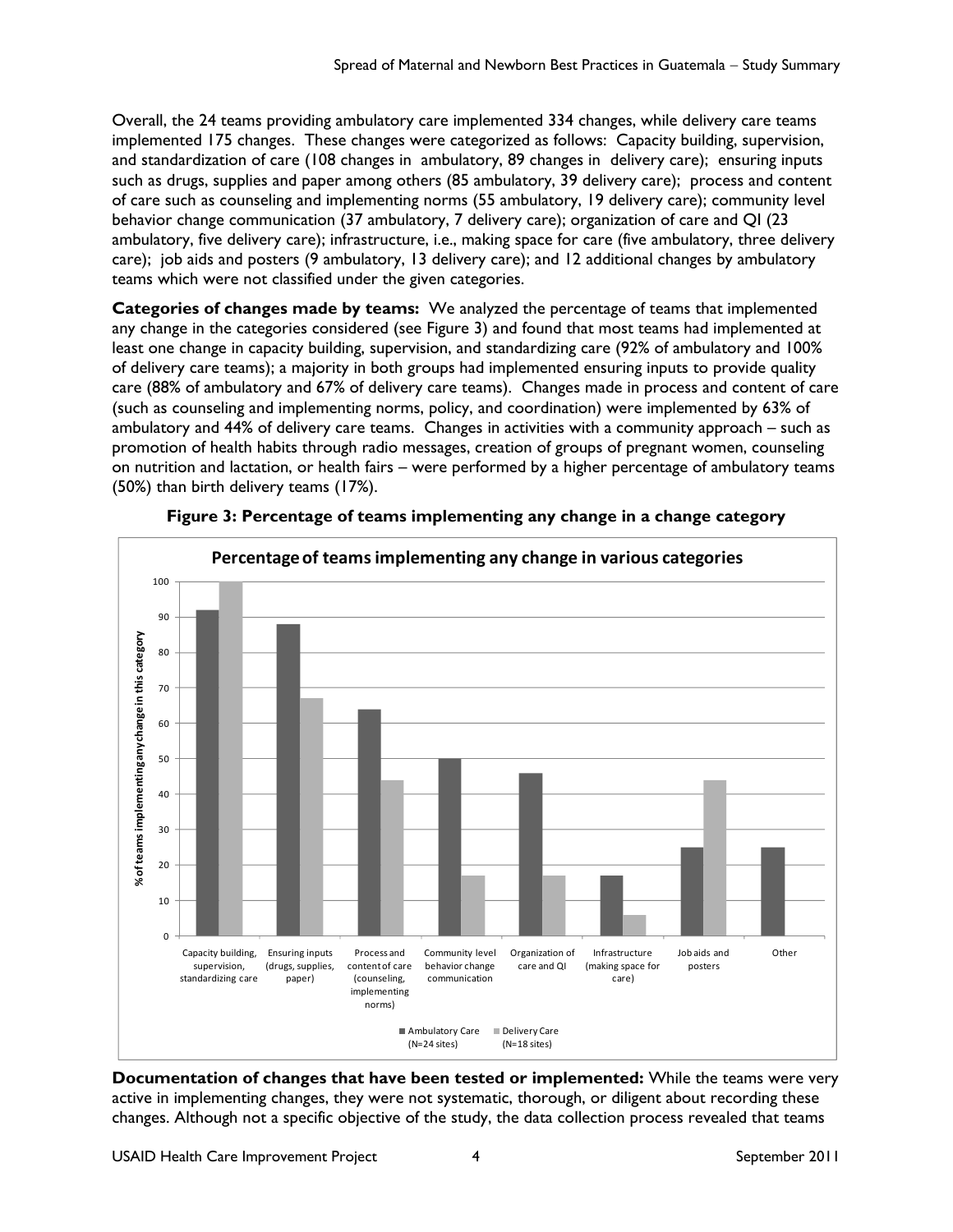used a myriad of different mechanisms for documentation, and many teams lacked any type of documentation at all. We obtained information on implemented changes from diverse documentation sources (52% of ambulatory and 48% of delivery care teams documented in some way). Only 11 of the 29 ambulatory care teams (52%) and eight of the 25 delivery care teams (32%) of the study sample used the SES Documentation Journal to document the changes implemented. The reason presented by the teams for not using the SES was that the instrument is long and complex. In some cases, teams used an electronic matrix to keep track of the changes, but overwrote the new information into the previous record without maintaining a history of the changes previously implemented.

**Sharing of changes and results in the spread phase:** Most teams had shared their learning experiences with others in the same facility (83%). They acquired information on other teams' activities through coaching visits from the technical assistance personnel in the health area (48%), by attending learning sessions (45%), and by mingling with other teams (21%). Other communication media such as telephone were rarely used (2 teams; 7%) due to the high cost of phone services; and Internet/email was used by only one team (3%).

The teams identified several gaps in applying the quality improvement methodology to implement best practices: difficulty in procuring materials and drugs to provide quality health care; and the "all or none" methodology for reporting quality indicators – i.e., requiring compliance with *all* the criteria in each indicator to report it as "fulfilled."

**Study limitations:** We had to rely on oral information for teams that were unable to produce documentation (31% ambulatory, 24% delivery care). Due to this circumstance, we assume that the changes (replication from San Marcos and new ones) implemented by the teams of the sample were underreported.

# **Conclusions and Recommendations**

Teams participating in the spread phase of ProCONE were able to obtain results similar to those in the demonstration phase in terms of quality of prenatal, delivery, AMTSL, postpartum, and newborn care. Most teams in the study sample knew about the previous experiences implementing the ProCONE strategy in the health area of San Marcos, regardless of whether those interviewed had seen the document containing San Marcos' best practices. Those who had the *San Marcos Best Practices* document found it useful in helping them implement standards and norms proposed in ProCONE.

Only 38% of the teams had the best practices document in their facility, and its presence or absence did not influence the number of practices that spread phase teams replicated from the San Marcos experience. Coaching and supervisory visits to the facilities by the project technical assistant personnel were an equally important mechanism for disseminating the best practices implemented in San Marcos, as well as for presenting the San Marcos experience at learning sessions. As a result, spread teams without the document demonstrated similar or higher levels of implementing San Marcos' best practices. It appears that information disseminated via other mechanisms played a greater role than possession and use of the document.

Most of the teams providing ambulatory care replicated changes from San Marcos such as the standardization of clinical records in prenatal care and procurement of blood pressure cuffs in the facilities; about half trained their personnel to comply with micronutrients administration norms. In addition, the ambulatory teams implemented new practices in prenatal care (53% of teams) and in areas not included in the best practices document, such as ambulatory postpartum care (42% of teams) and ambulatory neonatal care (29% of teams). The influence and expertise of coaching and technical assistance may have been decisive in orienting the spread teams to implement new changes. In addition, 90% of the teams shared information and best practices among personnel in the same unit and with other teams in their health area (65%).